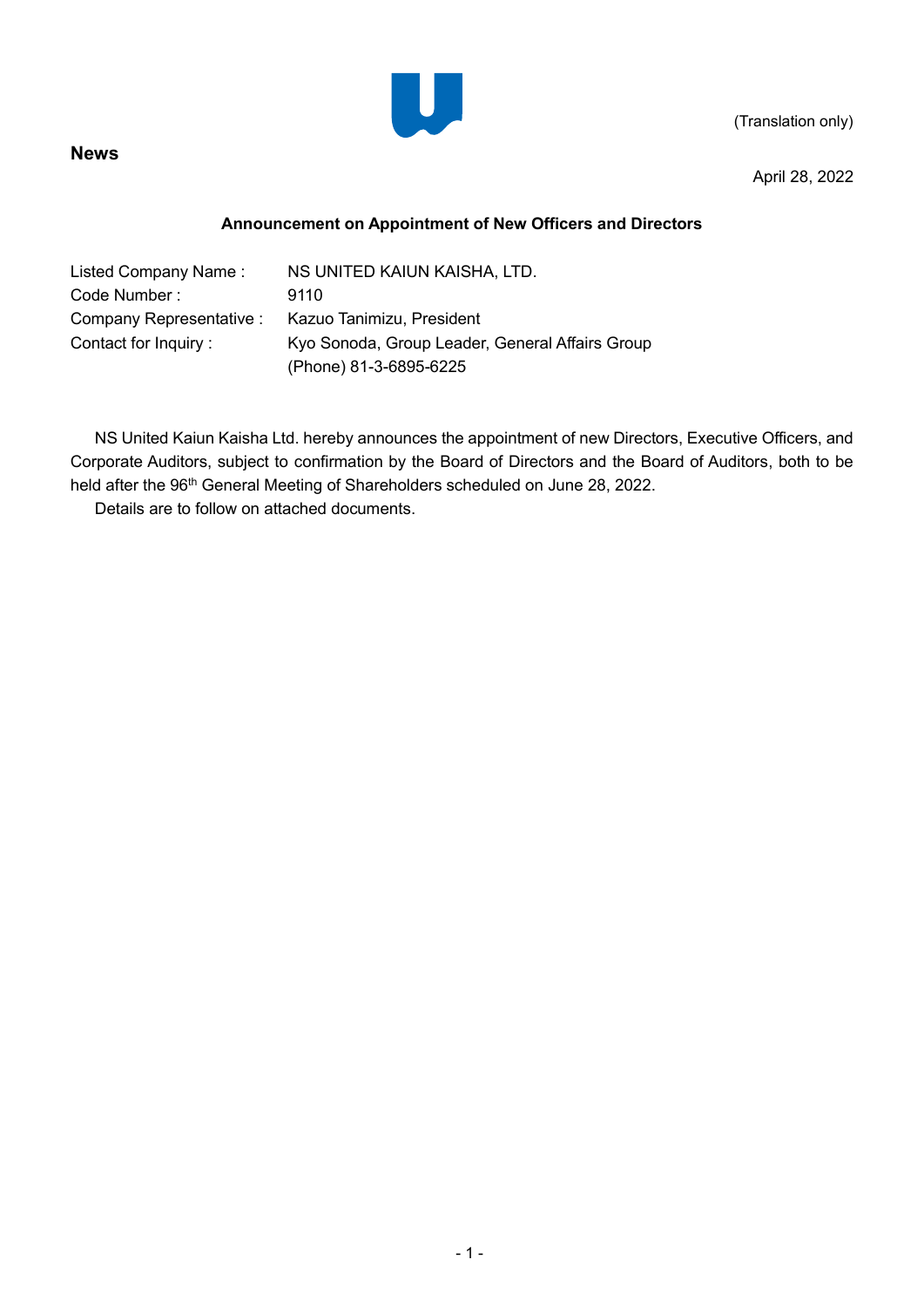## **Newly appointed Directors, Executive Officers and Corporate Auditors**

(To be confirmed by the Board of Directors and the Board of Auditors held after the 96<sup>th</sup> General Meeting of Shareholders, scheduled on June 28, 2022)

| <b>Post</b>                                       | <b>Name</b>             | <b>Administration</b>                                                                                                                                                                                                                                                                                                 |
|---------------------------------------------------|-------------------------|-----------------------------------------------------------------------------------------------------------------------------------------------------------------------------------------------------------------------------------------------------------------------------------------------------------------------|
| President /<br><b>President Executive Officer</b> | Kazuo Tanimizu          |                                                                                                                                                                                                                                                                                                                       |
| Director/<br>Senior Managing Executive Officer    | <b>Masahiro Samitsu</b> | Finance and Accounting Group<br><b>Project Group</b>                                                                                                                                                                                                                                                                  |
| Director/<br><b>Managing Executive Officer</b>    | Naruhiko Miyai          | <b>Tramp Chartering Group</b><br>Near Sea Group                                                                                                                                                                                                                                                                       |
| Director/<br>Managing Executive Officer           | Toru Fujita             | Safety Management Group<br>Ship Management Group<br><b>Environment Conservation Promotion</b><br>Group Leader<br>President of NS United Marine Service Corporation                                                                                                                                                    |
| Director/<br>Managing Executive Officer           | Shinichi Kitazato       | <b>General Affairs Group</b><br><b>Investor Relations</b><br>Internal Control and Corporate Ethics<br><b>Promotion of Business Structure Reform</b><br><b>Digital Transformation</b><br>Assistant to Safety Management Group<br>President of NS United Systems Co., Ltd.<br>President of NS United Business Co., Ltd. |
| <b>Outside Director</b>                           | Kazuma Yamanaka         |                                                                                                                                                                                                                                                                                                                       |
| <b>Outside Director</b>                           | Masayuki Kinoshita      | (Independent Director)                                                                                                                                                                                                                                                                                                |
| <b>Outside Director</b>                           | Setsu Onishi            | (Independent Director)                                                                                                                                                                                                                                                                                                |
| <b>Outside Director</b>                           | Isamu Nakamura          | (Independent Director)                                                                                                                                                                                                                                                                                                |
| <b>Managing Executive Officer</b>                 | Naoki Asuwa             | <b>Energy Group</b>                                                                                                                                                                                                                                                                                                   |
| <b>Managing Executive Officer</b>                 | Kiyoshi Kanemitsu       | Capesize Group                                                                                                                                                                                                                                                                                                        |
| <b>Managing Executive Officer</b>                 | <b>Toru Kihira</b>      | <b>Tramp Chartering Group</b>                                                                                                                                                                                                                                                                                         |
| <b>Executive Officer</b>                          | Yasuo Nakajima          | President of Philippine Standard Shipmanagement Inc.<br>Director of NS United Marine Philippines Inc.                                                                                                                                                                                                                 |